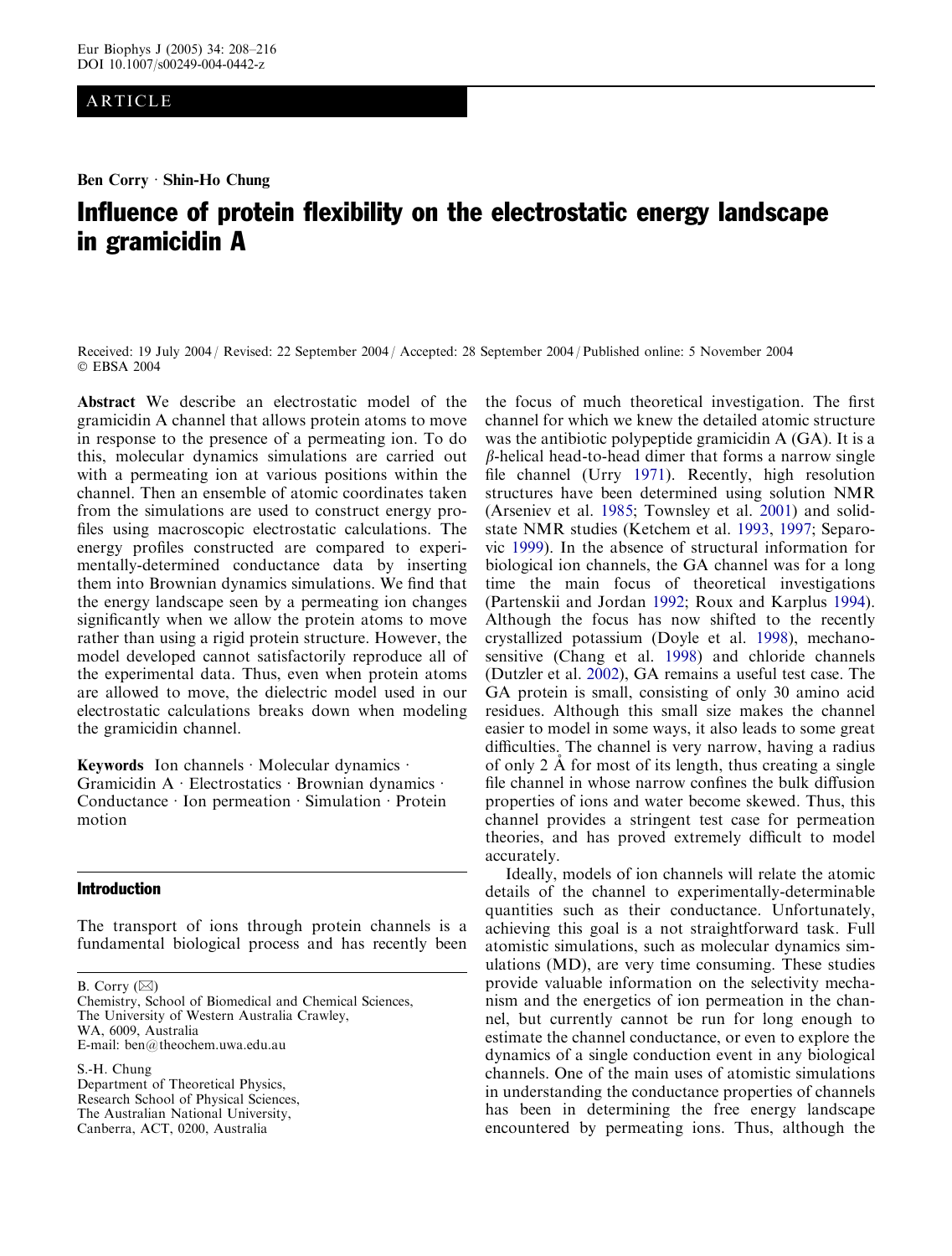current passing through a channel cannot be calculated directly, the forces acting on an ion at various positions in the channel can be determined, and these may be used in lower level theories to find the channel conductance. One problem with such an approach, however, has made itself clear in studies of the gramicidin A channel. Two recent studies of the potential of mean force in this channel from molecular dynamics simulations have found a very large energy barrier in the center of the channel of either 25, 17 or 11 kT in height (Allen et al. [2003a,](#page-7-0) [2004](#page-7-0)). Although a plausible current value was determined from the last profile using the Nernst–Planck equation, when any of these potential profiles are placed into the more detailed Brownian dynamics simulations we find that no ions cross the channel and so the experimental conductance is not reproduced.

Permeation models of lower resolution, such as Brownian dynamics (BD) (Cooper et al. [1985](#page-7-0); Kuyucak et al. [2001\)](#page-8-0) and Poisson–Nernst–Planck equations (Levitt [1986](#page-8-0); Eisenberg [1999\)](#page-7-0) have long been considered in the literature. The latter approach has recently been shown to be invalid in a narrow pore environment because it neglects the self-energy of ions (Corry et al. [2000](#page-7-0)). Attempts to explicitly add such self energy to these models have led to some improvements in very narrow channels (Mamonov et al. [2003](#page-8-0); Corry et al. [2003;](#page-7-0) Koumanov et al. [2003](#page-8-0)) but such theories are still not reliable at all channel radii (Corry et al. [2003](#page-7-0)). The Poisson–Nernst–Planck models are designed for use in systems containing a large number of ions, which is obviously not satisfied in all ion channels, and they find describing ion–ion interactions in multi-ion channels difficult. For this reason we believe that BD simulations remain the most reliable computationally tractable tool for calculating a channel's conductance from its structure.

A common feature of these simplified models is that they usually treat the channel protein as a rigid dielectric environment. Although the partial charges of all of the protein atoms can be included, they do not move in response to a permeating ion. Recent rigid dielectric models of the GA channel have not had complete success. Electrostatic calculations utilizing the high-resolution NMR structures could either predict the correct current– voltage behavior but not binding sites and saturation at high concentration, or none of these depending on the choice of dielectric constants (Edwards et al. [2002\)](#page-7-0). We are left to consider whether the model failed because it did not allow atomic motions within the protein, or because it is not possible to give an accurate dielectric representation of a single file of water molecules. The use of a rigid protein structure in simplified theories has been questioned many times in the literature (Elber et al. [1995](#page-7-0); Im and Roux [2002](#page-8-0); Nadler et al. [2003;](#page-8-0) Feig and Brooks [2004](#page-8-0)) and determining its validity is important if these models are going to continue to be used.

In an attempt to answer this question, we here utilize a composite MD, electrostatic and BD approach that can incorporate the motions of atoms within the channel protein into a dielectric model. MD simulations are carried out with a permeating ion in various positions in the channel to sample possible protein motions. Then, an ensemble of protein configurations are taken from the MD simulations, and the energy of, and forces on, the permeating ion are calculated from these using Poisson's equation. The macroscopic conductance properties of the channel are then determined by using these forces in BD.

In this paper, we first describe the composite model, use it to calculate the energy landscape encountered by a permeating ion, and finally calculate the conductance properties of the channel to compare with experimental measurements.

# **Methods**

Composite MD and electrostatic calculations

Molecular dynamics simulations of the GA dimer embedded in a bilayer consisting of 96 dimyristoylphosphatidylcholine (DMPC) molecules and 3,209 water molecules were carried out in an electroneutral solution of 150 mM KCl with GROMACS 3.0 (Lindhal [2001;](#page-8-0) Berendsen 1995) utilizing the CHARMM PARAM 27 (Mackerrel et al. [1998\)](#page-8-0) force field. A constant pressure of 1 atm was applied in the z-direction and a surface tension of 46 dyn/cm in the xy plane. As the simulation methods are given in Allen et al. ([2003a\)](#page-7-0), we do not describe them here in detail. The simulations use as a starting structure one monomer with the coordinates given by Ketchem et al. [\(1997](#page-8-0)) and one using those of Koeppe et al. ([1994\)](#page-8-0). Although a recent study by Allen et al. [\(2003b](#page-7-0)) suggests that the structure of Townsley et al. [\(2001](#page-8-0)) would provide a better starting point for our simulations, Allen et al. ([2003b](#page-7-0)) find that the structures become almost indistinguishable during dynamic simulation. The initial structure is equilibrated over 78 ps including steepest decent minimization, heating, temperature coupling and surface tension coupling. These simulations were used to determine a PMF for a permeating ion, and as such a permeating ion was constrained in the neighborhood of many positions within the channel using a biasing potential to enable umbrella sampling. The ion was moved through the channel in  $0.5$  Å steps, and at each position the system was equilibrated for 10–20 ps followed by a further 50–80 ps of simulation. To utilize the results of the MD simulations in electrostatic calculations, 100 snapshots of the protein structure were taken at regular intervals during the simulation for each position of the permeating ion. At the end of the MD simulation we have saved a large number of protein atom coordinates, representing 100 different conformations of the protein for each position of the ion inside the channel.

For each snapshot of atomic coordinates taken from the MD simulations, we determine the potential energy required to bring the ion to that position. To do this we solve Poisson's equation: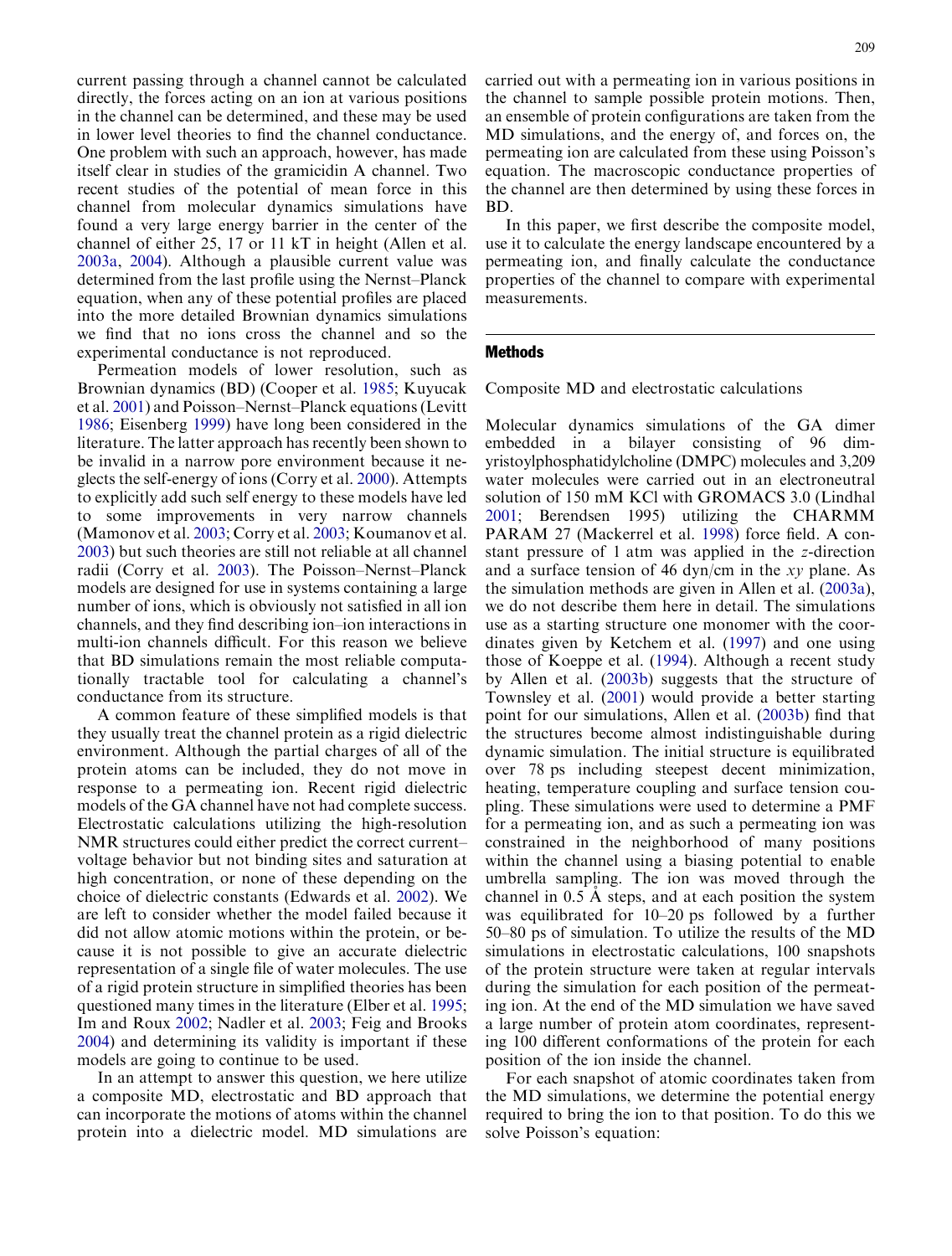<span id="page-2-0"></span>
$$
\varepsilon_0 \nabla \cdot [\varepsilon(\mathbf{r}) \nabla \phi(\mathbf{r})] = -\rho(\mathbf{r}),
$$

in which  $\phi(\mathbf{r})$ ,  $\varepsilon(\mathbf{r})$  and  $\rho(\mathbf{r})$  are the space-dependent electric potential, relative dielectric constant and charge density respectively, and  $\varepsilon_0$  is the permittivity of free space. The energy values determined from the 100 snapshots at each ion position are then averaged and the entire process repeated for each ion position to obtain a complete energy profile through the channel.

Poisson's equation was solved using a finite difference method described previously (Moy et al. [2000;](#page-8-0) Edwards et al.  $2002$ ) using a grid size of 0.5 A. Partial charges are assigned from the CHARMM PARAM 27 force field. To solve Poisson's equation, we must first determine the locations of the channel walls and ascribe dielectric constants to the various regions (see Edwards et al. ([2002\)](#page-7-0), for a more complete description). We assign radii to each atom following the scheme derived by Li and Nussinov [\(1998\)](#page-8-0), and trace a boundary by moving a sphere along the edge of the pore.

In Fig. 1, we show the channel boundary calculated when there is no ion in the channel (solid line), when there is an ion at  $z = -9$  A (dashed line), and when there is an ion in the center of the channel (dotted line), averaging the 100 different configurations for each ion position. The pore forms a narrow conduit through the membrane with an average radius of only about 2 A. No symmetry is assumed, and so the shape of the boundary is slightly different at each azimuthal angle. It can be seen that the location of the boundary changes slightly as the permeating ion moves to different positions within the channel. A small degree of deformation is visible in the region closest to the ion, with the channel typically bending slightly toward the ion. However, the changes in the shape of the dielectric boundary are small. The



Fig. 1 Slice of the dielectric boundary in the electrostatic model of GA. The location of the channel walls are shown at one azimuthal angle with no ion in the channel (solid lines), an ion located at  $z =$  $-9$  Å (*dashed line*), and with an ion in the center of the channel (dotted line). The boundaries shown are constructed from the average atomic coordinates taken over the entirety of the corresponding MD simulation

choice of dielectric constants is examined in more detail below.

#### Brownian dynamics simulations

To relate the energy profiles to the observable properties of the GA channel, we incorporate them into BD simulations. In these simulations, we place 24  $K^+$  ions and  $24 \text{ Cl}^-$  ions in cylindrical reservoirs of radius 30 Å at each end of the channel to mimic the extracellular and intracellular space. We adjust the height of the cylinder to 29.2  $\AA$  to bring the solution to 500 mM. We then trace the motion of these ions under the influence of electric and random forces using the Langevin equation:

$$
m_i \frac{\mathrm{d} \mathbf{v}_i}{\mathrm{d} t} = -m_i \gamma_i \mathbf{v}_i + \mathbf{F}_i^{\mathrm{R}}(t) + q_i \mathbf{E}_i + \mathbf{F}_i^{\mathrm{S}}
$$

Here,  $m_i$ ,  $v_i$ ,  $m_i \gamma_i$  and  $q_i$  are the mass, velocity, friction coefficient and charge on an ion with index *i*, while  $F_i^R$ ,  $\mathbf{E}_i$  and  $\mathbf{F}_i^{\text{S}}$  are the random stochastic force, electric field, and short range forces experienced by the ion, respectively. We calculate the total force acting on each and every ion in the assembly and then calculate new positions for the ions a short time later. A multiple time-step algorithm is used, where a time-step of  $\Delta t = 100$  fs is employed in the reservoirs and 2 fs in the channel, where the forces change most rapidly. When simulating at different concentrations, we keep the reservoir size the same and alter the number of ions contained within it.

In most previous BD simulations the electric field is determined by solving Poisson's equation for a given rigid protein structure. In this case, however, we use the energy profiles determined above to describe the interaction of the ions with the fixed charges and protein boundary. Thus, the total force acting on an ion is the sum of the derivative of the energy profile calculated above, the direct Coulomb interaction with other ions and random and frictional terms. An additional short range  $1/r^9$  potential is added to describe the overlap of an ion's electron cloud with other ions or the channel walls. Recent MD simulations have shown that a 1-D energy profile accurately represents ion motion inside the gramicidin A channel (Allen et al. [2004b\)](#page-7-0). To describe the 3-D potential in the channel, the onedimensional profile is supplemented by a harmonic constraint in the radial direction as done for the ''inverse method'' described in Edwards et al. [\(2002](#page-7-0)). Although the electrostatic energy profile calculated from the protein structures does not include Leonard–Jones interactions between the ions and the protein that are included in the MD simulations, this is unlikely to influence the BD simulations, as they use an essentially one-dimension potential calculated on the axis of the channel where the LJ forces have a negligible effect. The ionprotein interactions are also incorporated into the shortrange  $1/r^9$  potential. The direct Coulomb interactions between ions are calculated explicitly during the simulations in which the charge on each ion is attenuated by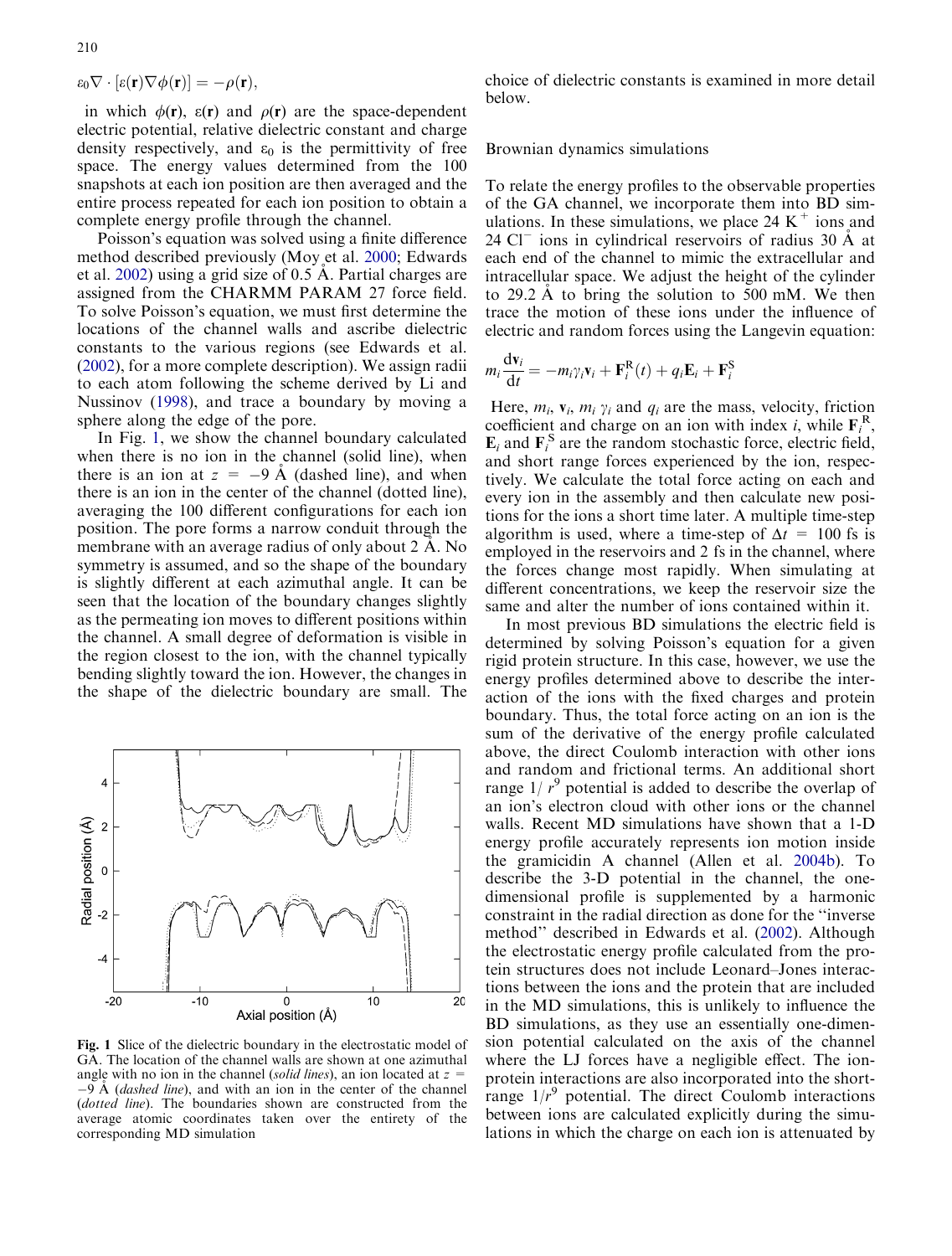<span id="page-3-0"></span>the dielectric constant at the given location. The effect of any dielectric boundaries between or near the ion is incorporated in the image forces as part of the solution to Poisson's equation noted above.

The Langevin equation is solved using the algorithm of van Gunsteren and Berendsen ([1982\)](#page-8-0), and the techniques described by Li et al. ([1998](#page-8-0)). Bulk ionic diffusion coefficients of  $1.96\times10^{-9}$  m<sup>2</sup> s<sup>-1</sup> for K<sup>+</sup> and  $2.03\times10^{-9}$  m<sup>2</sup> s<sup>-1</sup> for Cl<sup>-</sup> ions are employed in the reservoirs and vestibules. These values are reduced to 15% of the bulk values in the pore in accordance with recent estimates from MD (Allen et al. [2000;](#page-7-0) Mamonov et al. [2003](#page-8-0), Smith and Sansom [1999](#page-8-0)). Simulations under various conditions, each lasting  $3.2-5 \mu s$ , are performed with symmetric ionic concentrations in the two reservoirs. For further technical details of the method of simulating Brownian dynamics, see Chung et al. ([1998](#page-7-0), 1999, 2002) or Corry et al. [\(2002\)](#page-7-0).

#### Results

Before proceeding to discuss our findings, it is worth noting the three main pieces of experimental data to which we will compare our results. Firstly, we know the single channel current that flows through the pore, and in particular the current-voltage (I–V) curve is wellcharacterized. This curve is found to be linear through the origin, with a conductance that depends on the ionic concentration (Busath et al. [1998;](#page-7-0) O. S. Andersen, Department of Physiology and Biophysics, Weill Medical College of Cornell University, personal communication, 2002). Secondly, when we plot the current passing through the channel as a function of the ionic concentration, it is found that the current saturates at high concentrations (the half-saturation value at 200 mV is around  $K_s \approx 0.23$  M (Andersen)). This saturation is a direct result of rate limiting barriers in the channel and will not occur unless the ion has to climb substantial energy barriers to move out of the energy wells in the channel (Chung et al. [1998](#page-7-0)). Finally, from NMR studies, we expect ions to dwell for longer in binding sites near each end of the channel than elsewhere (Tian and Cross [1999](#page-8-0)).

## Energy profiles

The energy landscape encountered by a permeating ion describes the forces it feels and ultimately determines the conductance of the channel. In Fig. 2a, we show the potential energy profile along the central axis of the channel calculated using Poisson's equation. We assign dielectric constants of 80 and 2 to the water and protein. When we use the NMR structure of Ketchem et al. [\(1997\)](#page-8-0) (accession code 1MAG), we find that there are two small energy wells located near each end of the channel, separated by a low barrier (dash-dot line). As noted previously (Edwards et al. [2002](#page-7-0)), this profile is



Fig. 2 The potential energy profile along the axis of the channel calculated from Poisson's equation with different protein structures. a The profile found using the rigid NMR coordinates of Ketchem et al. ([1997\)](#page-8-0) (1MAG) (dash-dot line) is compared to models in which an ensemble of protein atom coordinates are taken from MD simulations without an ion in the channel (dashed line) and with a permeating ion at each point along the profile (solid line). The latter profile is also shown in **b** in more detail. Dielectric constants of 80 for the bulk water and channel and 2 for the protein are used in all cases

unable to reproduce or explain the three pieces of experimental data available on GA. Although it can reproduce the current–voltage curve (with an appropriate choice of diffusion coefficient), the energy wells are too shallow to show binding sites or result in saturation of currents at high concentrations.

The GA atom coordinates change slightly when we allow the structure of the channel to relax in the MD simulations with no permeating ion in the channel. The dashed line in Fig. 2a indicates the potential energy profile determined by taking an average of 100 profiles made using 100 different randomly chosen snapshots of the MD simulation without an ion in the channel. This profile still contains shallow energy wells at each end, but it now has a much larger barrier in the center of the channel. The difference between this profile and that obtained from the original NMR structure indicates that the NMR structure may not be in an appropriate en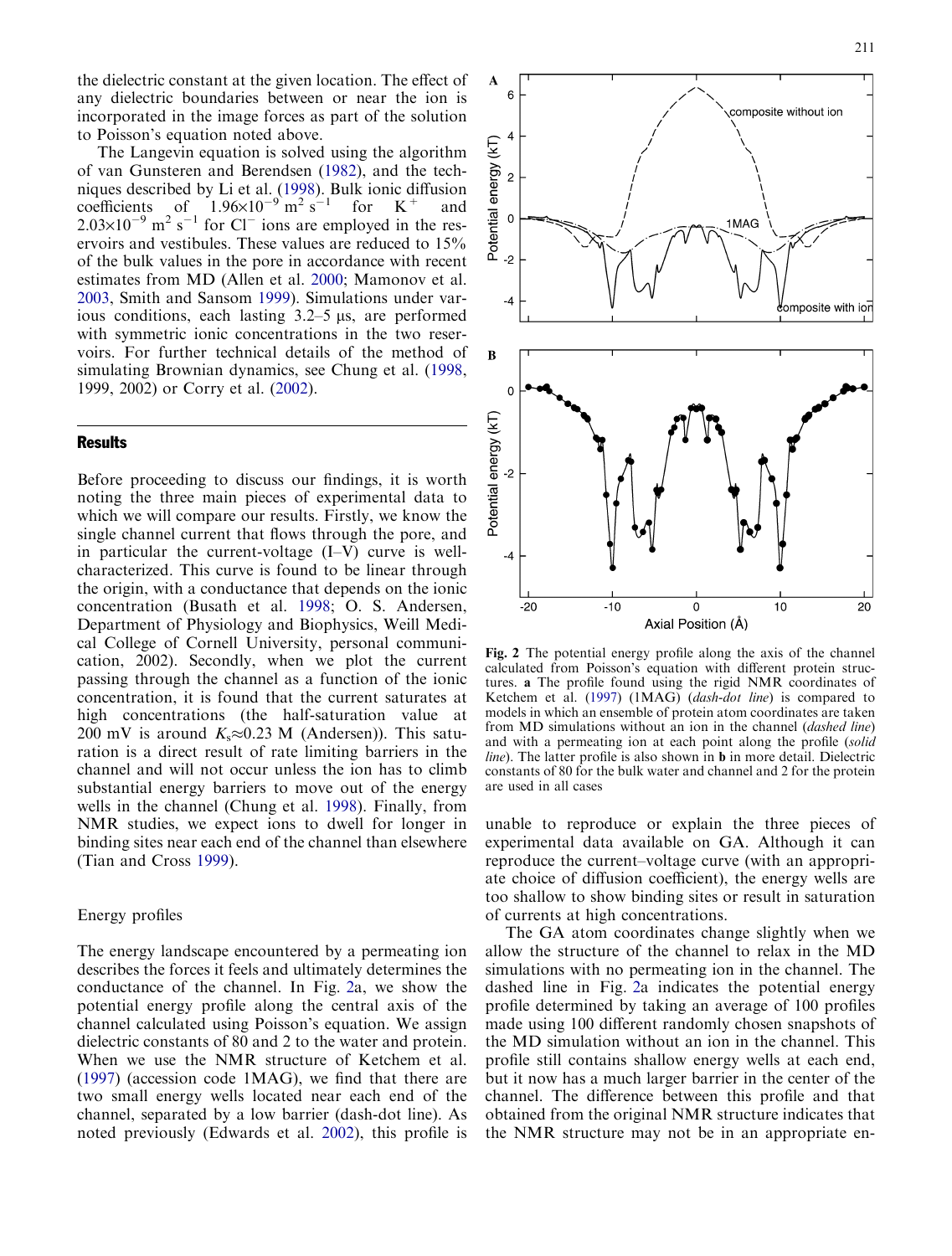[ergy-minimized state. Indeed, this profile is more similar](#page-3-0) [to that determined from the NMR structure of Arseniev](#page-3-0) [et al. \(1985](#page-7-0)) than that of Ketchem et al. [\(1997](#page-8-0)). We cannot expect this profile to reproduce the experimental data, as the energy wells are again too shallow to create binding sites. Nor can we expect current saturation at high concentration, as the time taken for an ion to cross the central barrier is likely to remain dependent on the concentration of ions in the reservoir in this profile.

However, when we allow the permeating ion to influence the structure of the GA protein, the energy profile begins to look more plausible. The solid lines in Fig. [2a indicate the profile obtained with the combined](#page-3-0) [MD–electrostatic approach in which the protein atoms](#page-3-0) [can move in response to the resident ion at each posi](#page-3-0)[tion. This profile is reproduced in more detail in Fig.](#page-3-0) 2b. [For each ion position used to create the profile, the](#page-3-0) [energy is calculated using 100 sets of atomic coordinates](#page-3-0) [obtained from MD with the ion held in the neighbor](#page-3-0)[hood of that position. The adjustment of the protein](#page-3-0) [atoms in the presence of the permeating ion significantly](#page-3-0) [lowers its potential energy. Although the profile is quite](#page-3-0) [jagged, four energy wells of depth around 4 kT are](#page-3-0) [clearly visible, separated by an energy barrier of a sim](#page-3-0)[ilar magnitude. To test whether this profile can repro](#page-3-0)[duce the experimental data, we insert it into BD](#page-3-0) [simulations as described below.](#page-3-0)

An important consideration when creating these energy profiles is the choice of dielectric constants. The value we should assign to the bulk water either side of the channel is well determined to be 80. The value we should assign to the protein is also fairly clear. As our current methodology allows the protein atoms to move in response to any electric fields (such as those created by the permeating ion), any molecular polarizability is being included explicitly. Typically, a dielectric constant of around 2 is taken to represent the electronic polarizability of a material with no molecular dipoles. Values higher than this represent the presence of molecular dipoles that can orient to any electric fields. As we are including molecular motions explicitly in the MD simulations, we should not include any molecular dipoles in our electrostatic calculations. Thus, the protein should be assigned a value of approximately 2. Using values higher than this, as has been done in a similar approach elsewhere (Mamonov et al. [2003](#page-8-0)), only acts to double count the molecular polarizability of the protein.

The dielectric constant in the channel is less well-defined. It is likely that in the confines of the narrow GA channel, water molecules will be less able to orient to the electric field than in bulk solution. We can therefore expect the value to be somewhat lower than 80. To examine this possibility, in Fig. 3 we show the energy profile obtained with a dielectric constant of 60 inside the channel (dashed lines) in comparison to that found with a value of 80. When we use a dielectric constant of 60 in the channel, we still use a value of 80 in the bulk solution, and vary the dielectric constant smoothly between these values at the mouth of the channel (between



Fig. 3 The potential profile calculated using the composite MD/ electrostatic model with differing dielectric constants. The dielectric constant of the protein is maintained at 2 and that of bulk water at 80, while that in the channel is set to 80 (solid line) or 60 (dashed line)

 $z = 12.5$  and  $z = 17.5$  Å). Using a dielectric constant of 60 amplifies the features of the energy profile, but it also introduces a new barrier at each end of the channel. The barrier is caused by the change in the dielectric self-energy of the ion as it has to move from a region of high dielectric constant into a region with a lower one. This barrier is very high, indeed it is such that it makes ion permeation almost impossible. Since the barrier height will increase as we lower the dielectric constant in the channel, we do not illustrate the results with lower val[ues here \(see Edwards et al. \(2002](#page-7-0)) for an illustration of the use of low dielectric constants in the channel). Thus, the profile that is most likely to reproduce experimental data is that obtained with a dielectric value of 80 in the channel.

It is worth comparing our results to those of a similar study published previously. Mamonov et al. ([2003](#page-8-0)) also incorporate protein dynamics into an electrostatic model in a similar way, albeit with a different set of partial charges and protein dielectric constant, and a simpler MD lipid model. They find a very similar profile when a dielectric constant of 80 is assigned inside the channel. Although there are some small differences, the major features—including energy wells of  $\sim$  4 kT in depth—are alike. This suggests that the broad features of the energy profile are not highly dependent on the MD system or sampling used to obtain protein coordinates.

#### Currents determined from Brownian dynamics

In Fig. [4, we show the current voltage curve obtained by](#page-5-0) [putting the composite energy profile into BD simula](#page-5-0)[tions with a symmetric concentration of 500 mM KCl in](#page-5-0) [the reservoirs. The simulated data \(filled circles\) is close](#page-5-0) [to linear, and by choosing the correct diffusion coeffi](#page-5-0)[cient it agrees well with the experimental data of](#page-5-0)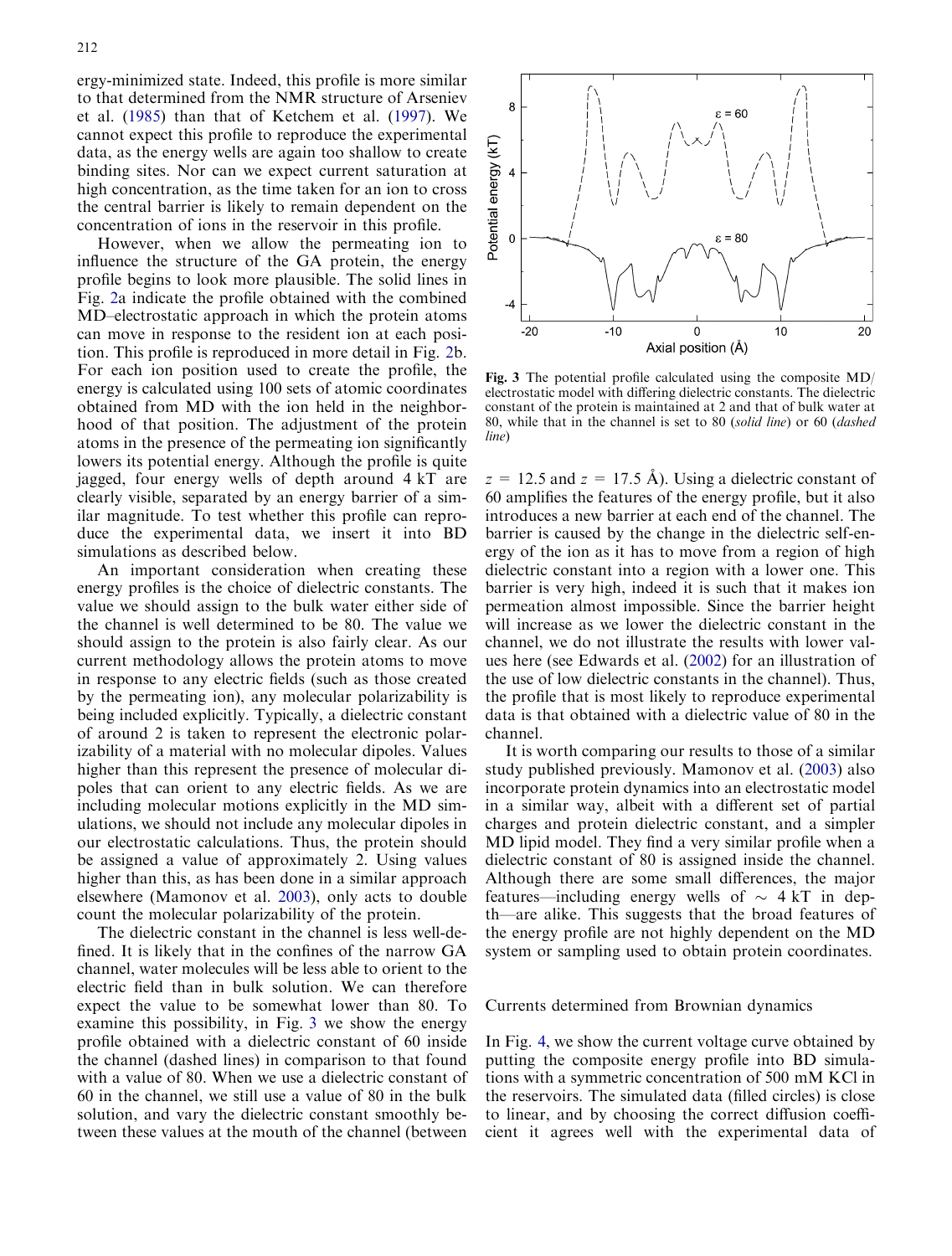<span id="page-5-0"></span>

Fig. 4 Current–voltage curve of GA obtained using BD simulations with the energy profile shown in Fig. [2b. The simulated data](#page-3-0) (filled circles[\) are compared to the experimental data of Andersen](#page-3-0) [obtained in diphytanoylPC lipid bilayers \(private communication](#page-3-0) open squares[\). A concentration of 500 mM KCl is used in both](#page-3-0) [cases](#page-3-0)

Andersen shown by the open squares. As noted previ[ously \(Edwards et al.](#page-7-0) 2002)  $Cl^-$  ions see a potential energy barrier in the channel, due to slightly more negative partial charges in the protein residing near the pore, and so do not enter.

However, despite this promising agreement between the I–V curves, the simulated data does not agree as well with experiment in regard to the other experimental data. Firstly, we show the current-concentration relationship under an applied potential of 200 mV in Fig. 5. Whereas the experimental data of Andersen (open squares) shows clear saturation, with a half maximum value of  $K_s \approx 230$  mM, the simulated data shows no sign of saturation. Indeed, the simulated current increases

linearly up to the highest simulated concentration of 1.5 M.

Finally, we show where ions dwell in the channel during our simulation in Fig. 6. There are two regions near each end of the channel where there is a slight increase in the probability of finding an ion, corresponding to the energy wells seen in the composite energy profile. The end bins in the histogram ( $|z| > 15$ ) represent the entrances of the channel and are occupied at a slightly higher concentration than the bulk solution. On average, we find that in the absence of an applied field, with a 500 mM concentration in the reservoirs, the channel holds 0.57 ions including these bins or 0.35 ions excluding them. Some evidence of preferential binding is visible, although it is not as obvious as that expected [from previous studies \(Edwards et al.](#page-7-0) 2002). It may, however, be enough to explain the binding sites seen in NMR studies.

### **Discussion**

In this study, we have incorporated protein dynamics into an electrostatic model of the gramicidin channel. To do this, we carried out MD simulations to sample the range of possible motions of the protein atoms encountered as an ion permeates through the channel. Electrostatic calculations were then made for an ensemble of protein structures with the ion located in a large number of positions along the channel. Thus, the electrostatic energy profile we calculate allows for protein atoms to move in response to ion translocation. The energy profile thus constructed was then inserted into a BD simulation to determine the currents that would flow through the channel.





Fig. 5 Current–concentration relationship of GA obtained using BD simulations with the energy profile shown in Fig. [2B. The](#page-3-0) simulated data (filled circles[\) are compared to the experimental data](#page-3-0) [of Andersen \(private communication](#page-3-0) open squares). A potential of [200 mV is used in both cases](#page-3-0)

Fig. 6 Ion-dwell histogram obtained from BD simulations with the energy profile shown in Fig. [2b. The channel is divided into 32](#page-3-0) layers and the average number of ions in each is shown for a  $0.3 \mu$ [simulation with 500 mM KCl in the reservoirs and no applied](#page-3-0) [potential](#page-3-0)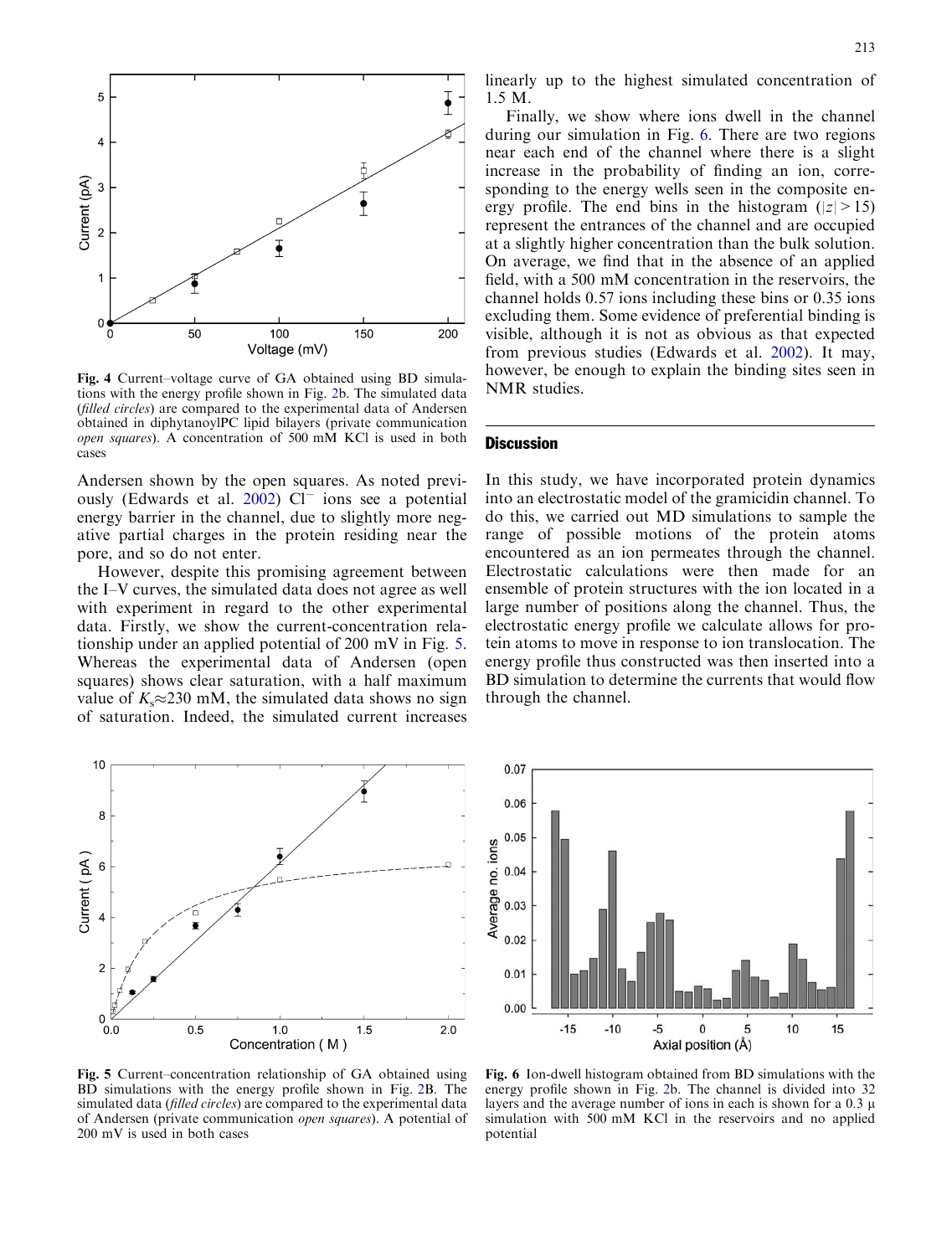Our calculations yield two important conclusions. Firstly, protein motions during ion permeation do appear to significantly influence the energy landscape seen by an ion permeating through GA. A comparison of the energy profile calculated using our composite approach without an ion in the channel, and with the permeating ion, show a difference of up to 6 kT. This is remarkable when it is apparent that the location of the channel boundary does not change significantly as the ion permeates through the channel (Fig. [1\). This result is in](#page-2-0) [agreement with the conclusion derived by Dorman and](#page-2-0) [Jordan \(2004\)](#page-7-0). Using the semi-microscopic method, they show that the height of the central barrier in the permeation free energy for alkaline cations moving across GA is reduced substantially when the peptide backbones are allowed to move. Our preliminary results also suggest that protein flexibility can alter the potential of mean force calculated in a molecular dynamics simulation. It appears that only a small movement of the protein atoms is required to substantially alter the energy landscape in the channel. Thus, using a rigid protein structure when modeling gramicidin A appears incorrect. Whether this conclusion also applies to other biological ion channels remains to be determined, as it is possible that the effect of the motion of protein atoms on the energy of the permeating ion is greater in GA due to its narrow radius. Inside a wider channel, or in the central chamber of the KcsA channel, such small protein motions are likely to be screened out by surrounding water molecules and have less effect.

Secondly, we find that our electrostatic model of the channel still cannot replicate all of the experimental data, even when protein motions are allowed. Although the energy profiles calculated here look more promising than when we use a rigid channel structure, they still cannot reproduce the saturation of current at large concentrations. The underlying culprit for these problems is probably the use of continuum electrostatics itself. That is to say, the use of dielectric constants, that are macroscopic averages of underlying microscopic phenomena, is probably not appropriate in the confined space within the GA channel. Ultimately, it is likely that a single file chain of water molecules in a confined space cannot be described by a (uniform) dielectric constant.

The lack of clear binding sites and saturation in current at high concentration are a consequence of the energy wells in the composite profile being too shallow. Deeper wells would hold permeating ions for longer, creating more obvious binding sites. Also, this would make it harder for ions to exit the wells, making this a more time consuming step during permeation. The time taken for ions to exit the well would not depend on concentration in the reservoirs and so deeper wells could be expected to create saturation in the current–concentration relationship. Thus, this study confirms the results seen previously (Edwards et al. [2002](#page-7-0); Chiu and Jakobsson [1989;](#page-7-0) McGill and Schumaker [1996\)](#page-8-0) in which well depths of at least 5–8 kT are required to match the experimental data.

It is worth again comparing our results with those of Mamonov et al. ([2003](#page-8-0)), who place a similar energy profile into Poisson-Nernst-Planck theory (with explicit dielectric self-energy included) to determine the channel conductance. In that study, the I–V curves and binding are similar to those seen here, but saturation is apparent in the concentration-conductance curve. The reason for this disparate result lies in the different conduction models used. In our BD model, we find that as we increase the bath concentration, the concentration of  $K^+$ ions in the channel also increases. In the earlier study, the concentration inside the channel does not increase significantly, even when the bath concentration is increased to 10 M. This may well be a spurious result, caused by the explicit inclusion of dielectric self-energy, which has often been seen elsewhere (Corry et al. [2003\)](#page-7-0) to reduce channel concentrations too much.

There are obvious problems with using a dielectric description in a single file channel, and forces that the dielectric description does not capture. For example, as a permeating ion in GA has only one water molecule on each side, it is difficult for these to shield out partial charges close by in the direction perpendicular to the axis of the channel. Also, it is likely that the water molecules near to the ion will be aligned with the negative ends of their dipoles pointing toward a permeating cation. As an ion enters the channel, such a line of water molecules may have an attractive effect, pulling the ion into the channel. Reorienting any one of the water molecules would be difficult if they are in a well-aligned sequence.

When considering the appropriateness of the scheme used in this study for incorporating protein flexibility into the electrostatic model, it is important to consider the timescales of the various processes that influence the electrostatic potential. As an ion permeates through the channel, the protein will alter its conformation slightly in response to the field created by the passing ion. The average change in conformation induced by the passing ion, however, remains for as long as the ion is present. Thus, when an ion resides in any form of energy well or binding site, the protein conformation it induces is relatively long-lived. When we solve Poisson's equation for each protein configuration we allow some degree of relaxation in the protein and water environment that is implicit in the use of dielectric constants. By assigning a dielectric constant of 2 to the protein we allow for electronic polarization in the atoms. This, however, takes place over time-spans much shorter than the lifetime of the induced protein conformation. Assigning a dielectric constant of 80 to the aqueous environment also allows for water molecules to re-orientate to the field created by the changing protein conformation. If the protein undergoes only small conformational changes, the reorientation of water molecules induced by this will be almost negligible compared to those induced by the presence of a permeating ion. Furthermore, if the average conformational change induced by the passing ion is long-lived, allowing nearby water molecules to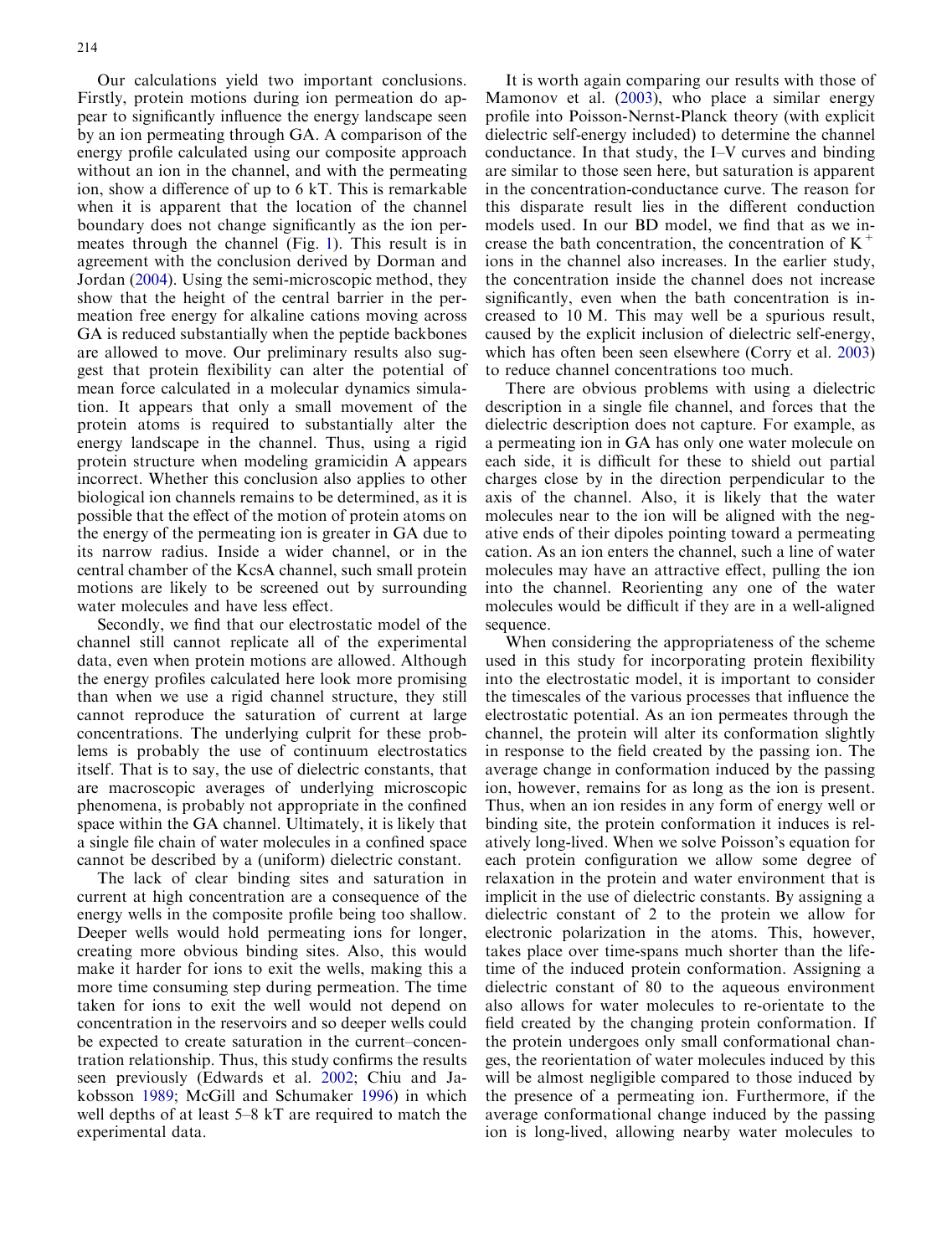<span id="page-7-0"></span>readjust would seem appropriate. Indeed, the readjustment of water molecules takes place over a timescale of tens of picoseconds. This is much shorter than the diffusion time of the permeating ion. Thus, the timescale of the implicit relaxation of the environment captured in the dielectric constants is shorter than the lifetime of the change in protein conformation induced by the permeating ion. From this point of view, the technique of solving Poisson's equation for each protein conformation is an appropriate way of determining the electrostatic energy landscape encountered by the ion in the channel.

It is possible to incorporate the motion of protein atoms into BD simulations without using macroscopic electrostatics and dielectric constants. One way is to calculate the energy profile experienced by a permeating ion directly from MD and insert this into BD simulations to determine channel conductance. This scheme would explicitly incorporate the effects of ion dehydration as it enters the channel, as well as entropic effects, and would obviate the need for assigning dielectric constants within the channel. Unfortunately, however, in the case of gramicidin A, such an approach is not currently feasible. Recent calculations of the potential of the mean force determined from MD simulations all contain a large central barrier that would prevent ion permeation (Jordan [1990](#page-8-0); Roux and Karplus [1993](#page-8-0); Allen et al. 2003a). The origins of this problem, which may lie in the parameterization of the MD simulations or their lack of electronic polarizability, need to be determined and fixed before we can model GA this way. However, this approach has recently been used for studying the KcsA potassium channel by Bernéche and Roux (2003) in which a two-dimensional potential of mean force for the selectivity filter of the channel is incorporated into a BD simulation of ions in this region. This approach looks promising, and it will be interesting to see the results of incorporating a potential of mean force calculated along the entire length of the KcsA protein into a BD simulation of the entire channel and surrounding reservoirs. For the time being, at least, it appears that neither atomistic simulations nor macroscopic electrostatic models can be reliably used to predict the current passing through the gramicidin channel.

Acknowledgements The authors wish to thank Dr. Turgut Bastug for supplying protein coordinates from his MD calculations. This work was supported by grants from the Australian Research Council, the Australian Partnership of Advanced Computing and the National Health and Medical Research Council of Australia. The calculations upon which this work is based were carried out using the Compaq AlphaServer SC of the Australian Partnership for Advanced Computing.

#### **References**

Allen TW, Kuyucak S, Chung SH (2000) Molecular dynamics estimates of ion diffusion in model hydrophobic and KcsA potassium channels. Biophys Chem 86:1–14

- Allen TW, Bastug T, Kuyucak S, Chung SH (2003a) Gramicidin A channel as a test ground for molecular dynamics force fields. Biophys J 84:2159–2168
- Allen TW, Andersen OS, Roux B (2003b) Structure of gramicidin A in a lipid bilayer environment determined using molecular dynamics simulations and solid-state NMR data. J Am Chem Soc 125:9868–9877
- Allen TW, Andersen OS, Roux B (2004) Energetics of ion conduction through the gramicidin channel. Proc Natl Acad Sci USA 101:117–122
- Arseniev AS, Barsukov IL, Bystrov VF, Lomize AL, Ovchinnikov  $YA$  (1985)<sup>1</sup> H-NMR study of gramicidin A transmembrane ion channel: head-to-head right handed single stranded helices. FEBS Lett 186:168–174
- Berendsen HJC, van der Spoel D, van Drunen R (1995) GRO-MACS: A message-passing parallel molecular dynamics implementation. Comput Phys Commun 91:43–56
- Bernéche S, Roux B (2003) A microscopic view of ion conduction through the  $K +$  channel. Proc Natl Acad Sci USA 100:8644– 8648
- Busath DD, Thulin CD, Hendershot RW, Phillips LR, Maughan P, Cole CD, Bingham NC, Morrison S, Baird LC, Hendershot RJ, Cotten M, Cross TA (1998) Noncontact dipole effects on channel permeation. I. Experiments with (5F-Indole)Trp13 gramicidin A channels. Biophys J 75:2830–2844
- Chang G, Spencer RH, Lee AT, Barclay MT, Rees DC (1998) Structure of the MscL homolog from mycobacterium tuberculosis: A gated mechanosensitive ion channel. Science 282:2220– 2226
- Chiu SW, Jakobsson E (1989) Stochastic theory of singly occupied ion channels. II. Effects of access resistance and potential gradients extending into the bath. Biophys J 55:147–157
- Chung SH, Hoyles M, Allen TW, Kuyucak S (1998) Study of ionic currents across a model membrane channel using Brownian dynamics. Biophys J 75:793–809
- Chung SH, Allen TW, Hoyles M, Kuyucak S (1999) Permeation of ions across the potassium channel: Brownian dynamics studies. Biophys J 77:2517–2533
- Chung SH, Allen TW, Kuyucak S (2002) Conducting-state properties of the KcsA potassium channel from molecular and Brownian dynamics simulations. Biophys J 82:628–645
- Cooper KE, Jakobsson E, Wolynes P (1985) The theory of ion transport through membrane channels. Prog Biophys Mol Biol  $46:51-96$
- Corry B, Kuyucak S, Chung SH (2000) Tests of continuum theories as models of ion channels: II. Poisson-Nernst-Planck theory versus Brownian dynamics. Biophys J 78:2364–2381
- Corry B, Hoyles M, Allen TW, Walker M, Kuyucak S, Chung SH (2002) Reservoir boundaries in brownian dynamics simulations of ion channels. Biophys J 82: 1975–1984
- Corry B, Kuyucak S, Chung SH (2003) Dielectric self-energy in Poisson-Boltzmann and Poisson-Nernst-Planck models of ion channels. Biophys J 84:3594–3606
- Dorman VL, Jordan PC (2004) Ion permeation free energy in gramicidin: A semi-microscopic perspective. Biophys J 86:3529– 3541
- Doyle DA, Cabral JM, Pfuetzner RA, Kuo A, Gulbis JM, Cohen SL, Chait BT, MacKinnon R (1998) The structure of the potassium channel: molecular basis of  $K^+$  conduction and selectivity. Science 280:69-77
- Dutzler R, Campbell EB, Cadene M, Cahit BT, MacKinnon R (2002) X-ray structure of a ClC chloride channel at  $3.0 \text{ Å}$  reveals the molecular basis of anion selectivity. Nature 415:287– 294
- Edwards S, Corry B, Kuyucak S, Chung SH (2002) Continuum electrostatics fails to describe ion permeation in the gramicidin channel. Biophys J 83:1348–1360
- Eisenberg RS (1999) From structure to function in open ionic channels. J Membrane Biol 171:1–24
- Elber R, Chen DP, Rojewska D, Eisenberg R (1995) Sodium in gramicidin: and example of a permion. Biophys J 68:906– 924